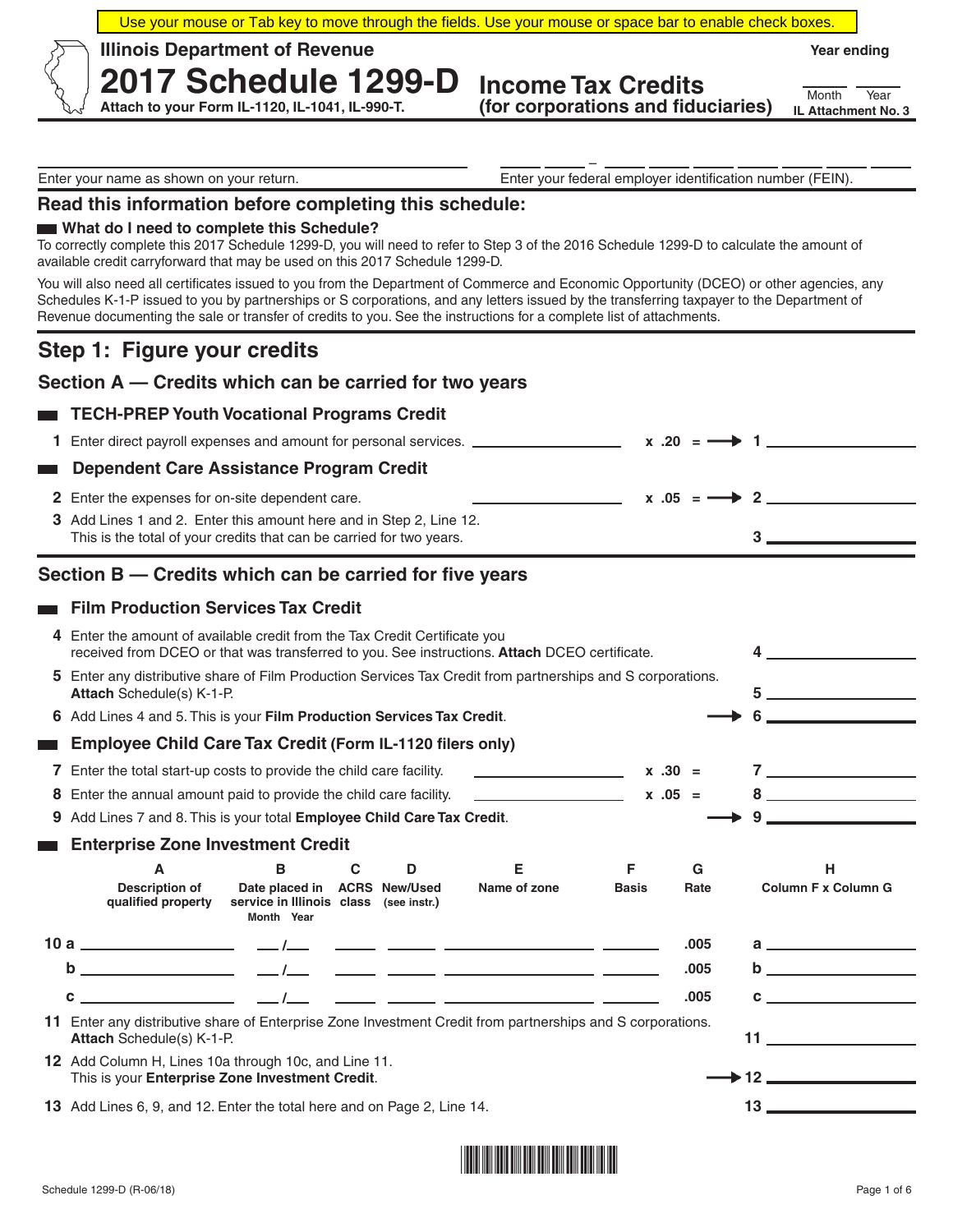|  |  | <b>High Impact Business Investment Credit</b> |  |
|--|--|-----------------------------------------------|--|
|  |  |                                               |  |

|     | A<br><b>Description of</b><br>qualified property                                                                                                                                                                                                                                                                                                                                                             | в<br>Date placed in<br>service in Illinois<br>Month Year |                     | C<br><b>ACRS</b><br>class |             | D<br>New/Used<br>(see instructions) |            | Е<br><b>Basis</b>         | F<br>Column E x .5% (.005)                                                                                                                                                                                                                                                                                                                                    |
|-----|--------------------------------------------------------------------------------------------------------------------------------------------------------------------------------------------------------------------------------------------------------------------------------------------------------------------------------------------------------------------------------------------------------------|----------------------------------------------------------|---------------------|---------------------------|-------------|-------------------------------------|------------|---------------------------|---------------------------------------------------------------------------------------------------------------------------------------------------------------------------------------------------------------------------------------------------------------------------------------------------------------------------------------------------------------|
|     |                                                                                                                                                                                                                                                                                                                                                                                                              |                                                          |                     |                           |             |                                     |            |                           | $a \qquad \qquad$                                                                                                                                                                                                                                                                                                                                             |
|     |                                                                                                                                                                                                                                                                                                                                                                                                              | $-1$                                                     |                     |                           |             |                                     |            |                           |                                                                                                                                                                                                                                                                                                                                                               |
|     | $c \overline{\phantom{a}}$                                                                                                                                                                                                                                                                                                                                                                                   | $\frac{1}{2}$                                            |                     |                           |             |                                     |            |                           | $\mathbf{C}$ and $\mathbf{C}$ and $\mathbf{C}$ and $\mathbf{C}$ and $\mathbf{C}$ and $\mathbf{C}$ and $\mathbf{C}$ and $\mathbf{C}$                                                                                                                                                                                                                           |
|     | 16 Add Column F, Lines 15a through 15c. This is your High Impact Business Investment Credit.                                                                                                                                                                                                                                                                                                                 |                                                          |                     |                           |             |                                     |            |                           | $\rightarrow$ 16                                                                                                                                                                                                                                                                                                                                              |
|     | <b>Tax Credit for Affordable Housing Donations</b>                                                                                                                                                                                                                                                                                                                                                           |                                                          |                     |                           |             |                                     |            |                           |                                                                                                                                                                                                                                                                                                                                                               |
|     | 17 Enter the total amount of your donation to eligible sponsors here. $\frac{1}{2}$ $\frac{1}{2}$ $\frac{1}{2}$ $\frac{1}{2}$ $\frac{1}{2}$ $\frac{1}{2}$ $\frac{1}{2}$ $\frac{1}{2}$ $\frac{1}{2}$ $\frac{1}{2}$ $\frac{1}{2}$ $\frac{1}{2}$ $\frac{1}{2}$ $\frac{1}{2}$ $\frac{1}{2}$<br>Attach a copy of proof of the credit issued by the Illinois Housing Development Authority or the city of Chicago. |                                                          |                     |                           |             |                                     |            |                           | 17                                                                                                                                                                                                                                                                                                                                                            |
|     | 18 Enter any distributive share of Tax Credit for Affordable Housing Donations from partnerships and<br>S corporations or transferred to you by the donor. Attach Schedule(s) K-1-P.                                                                                                                                                                                                                         |                                                          |                     |                           |             |                                     |            |                           | $18 \underline{\hspace{1cm}}$                                                                                                                                                                                                                                                                                                                                 |
|     | 19 Add Lines 17 and 18. This is your Tax Credit for Affordable Housing Donations.                                                                                                                                                                                                                                                                                                                            |                                                          |                     |                           |             |                                     |            |                           | $\longrightarrow$ 19                                                                                                                                                                                                                                                                                                                                          |
|     | <b>Economic Development for a Growing Economy (EDGE) Tax Credit</b>                                                                                                                                                                                                                                                                                                                                          |                                                          |                     |                           |             |                                     |            |                           |                                                                                                                                                                                                                                                                                                                                                               |
|     | 20 Enter the amount of EDGE Tax Credit awarded to you for this tax year under your agreement with DCEO.<br><b>Attach DCEO certificate.</b>                                                                                                                                                                                                                                                                   |                                                          |                     |                           |             |                                     |            |                           | 20                                                                                                                                                                                                                                                                                                                                                            |
| 21  | Enter any distributive share of EDGE Tax Credit from partnerships and S corporations. Attach Sch. K-1-P.                                                                                                                                                                                                                                                                                                     |                                                          |                     |                           |             |                                     |            |                           |                                                                                                                                                                                                                                                                                                                                                               |
| 22  | Add Lines 20 and 21. This is your EDGE Tax Credit.                                                                                                                                                                                                                                                                                                                                                           |                                                          |                     |                           |             |                                     |            |                           | $\rightarrow$ 22                                                                                                                                                                                                                                                                                                                                              |
|     | Research and Development Credit (Qualifying expenses must be from research activities conducted in Illinois.)                                                                                                                                                                                                                                                                                                |                                                          |                     |                           |             |                                     |            |                           |                                                                                                                                                                                                                                                                                                                                                               |
|     |                                                                                                                                                                                                                                                                                                                                                                                                              |                                                          |                     |                           |             |                                     | A          |                           | в                                                                                                                                                                                                                                                                                                                                                             |
|     | <b>Enter the following:</b>                                                                                                                                                                                                                                                                                                                                                                                  |                                                          |                     |                           |             |                                     |            | Base period avg. expenses | This year's expenses                                                                                                                                                                                                                                                                                                                                          |
| 23. | Illinois wages for qualified services. See instructions.                                                                                                                                                                                                                                                                                                                                                     |                                                          |                     |                           |             |                                     |            |                           |                                                                                                                                                                                                                                                                                                                                                               |
| 24  | Illinois cost of supplies                                                                                                                                                                                                                                                                                                                                                                                    |                                                          |                     |                           |             |                                     |            |                           |                                                                                                                                                                                                                                                                                                                                                               |
| 25  | Illinois rental or lease costs of computers                                                                                                                                                                                                                                                                                                                                                                  |                                                          |                     |                           |             |                                     |            |                           |                                                                                                                                                                                                                                                                                                                                                               |
| 26  | 65% (.65) of Illinois contract expenses                                                                                                                                                                                                                                                                                                                                                                      |                                                          |                     |                           |             |                                     |            |                           |                                                                                                                                                                                                                                                                                                                                                               |
| 27  |                                                                                                                                                                                                                                                                                                                                                                                                              |                                                          |                     |                           |             |                                     |            |                           |                                                                                                                                                                                                                                                                                                                                                               |
|     | Figure your credit:<br>28 Add Lines 23 through 27 of each column. Total Illinois qualifying expenses.                                                                                                                                                                                                                                                                                                        |                                                          |                     |                           |             |                                     |            | 28                        |                                                                                                                                                                                                                                                                                                                                                               |
| 29  | Subtract Column A, Line 28 from Column B, Line 28. If negative, enter zero.                                                                                                                                                                                                                                                                                                                                  |                                                          |                     |                           |             |                                     |            |                           |                                                                                                                                                                                                                                                                                                                                                               |
| 30  | Multiply Line 29 by 6.5% (.065).                                                                                                                                                                                                                                                                                                                                                                             |                                                          |                     |                           |             |                                     |            |                           |                                                                                                                                                                                                                                                                                                                                                               |
|     | 31 Enter any distributive share of Research and Development Credit                                                                                                                                                                                                                                                                                                                                           |                                                          |                     |                           |             |                                     |            |                           |                                                                                                                                                                                                                                                                                                                                                               |
|     | from partnerships and S corporations. Attach Schedule(s) K-1-P.                                                                                                                                                                                                                                                                                                                                              |                                                          |                     |                           |             |                                     |            |                           |                                                                                                                                                                                                                                                                                                                                                               |
|     | 32 Add Lines 30 and 31. This is your Research and Development Credit.                                                                                                                                                                                                                                                                                                                                        |                                                          |                     |                           |             |                                     |            |                           |                                                                                                                                                                                                                                                                                                                                                               |
|     | <b>Ex-Felons Jobs Credit</b>                                                                                                                                                                                                                                                                                                                                                                                 |                                                          |                     |                           |             |                                     |            |                           |                                                                                                                                                                                                                                                                                                                                                               |
|     | A                                                                                                                                                                                                                                                                                                                                                                                                            | в                                                        | $\mathbf c$<br>Date | D<br>Qualified            | Е<br>Col. D | F.<br><b>Max credit</b>             | G<br>Prior | н<br>Col. F minus         | Enter the lesser of                                                                                                                                                                                                                                                                                                                                           |
|     | <b>Name</b>                                                                                                                                                                                                                                                                                                                                                                                                  | <b>SSN</b>                                               | hired               | wages                     | x 5% (.05)  | amount                              | credit     | Col. G                    | Column E or H                                                                                                                                                                                                                                                                                                                                                 |
|     | 33a                                                                                                                                                                                                                                                                                                                                                                                                          |                                                          |                     |                           |             |                                     |            |                           |                                                                                                                                                                                                                                                                                                                                                               |
|     |                                                                                                                                                                                                                                                                                                                                                                                                              |                                                          |                     |                           |             |                                     |            |                           |                                                                                                                                                                                                                                                                                                                                                               |
|     | C.                                                                                                                                                                                                                                                                                                                                                                                                           |                                                          |                     |                           |             |                                     |            |                           |                                                                                                                                                                                                                                                                                                                                                               |
|     | 34 Enter any distributive share of Ex-Felons Jobs Credit from partnerships<br>and S corporations. Attach Schedule(s) K-1-P.                                                                                                                                                                                                                                                                                  |                                                          |                     |                           |             |                                     |            |                           | $34 \begin{tabular}{l} \hline \rule{0.2cm}{0.1cm} \rule{0.2cm}{0.1cm} \rule{0.2cm}{0.1cm} \rule{0.2cm}{0.1cm} \rule{0.2cm}{0.1cm} \rule{0.2cm}{0.1cm} \rule{0.2cm}{0.1cm} \rule{0.2cm}{0.1cm} \rule{0.2cm}{0.1cm} \rule{0.2cm}{0.1cm} \rule{0.2cm}{0.1cm} \rule{0.2cm}{0.1cm} \rule{0.2cm}{0.1cm} \rule{0.2cm}{0.1cm} \rule{0.2cm}{0.1cm} \rule{0.2cm}{0.1cm$ |
|     | 35 Add Column I, Lines 33a through 33c and Line 34. This is your total Ex-Felons Jobs Credit.                                                                                                                                                                                                                                                                                                                |                                                          |                     |                           |             |                                     |            |                           |                                                                                                                                                                                                                                                                                                                                                               |
|     | 36 Add Lines 14, 16, 19, 22, 32, and 35. Enter the total here and on Page 3, Line 37.                                                                                                                                                                                                                                                                                                                        |                                                          |                     |                           |             |                                     |            |                           | $36 \quad \overbrace{\hspace{2.5cm}}$                                                                                                                                                                                                                                                                                                                         |
|     |                                                                                                                                                                                                                                                                                                                                                                                                              |                                                          |                     |                           |             |                                     |            |                           |                                                                                                                                                                                                                                                                                                                                                               |

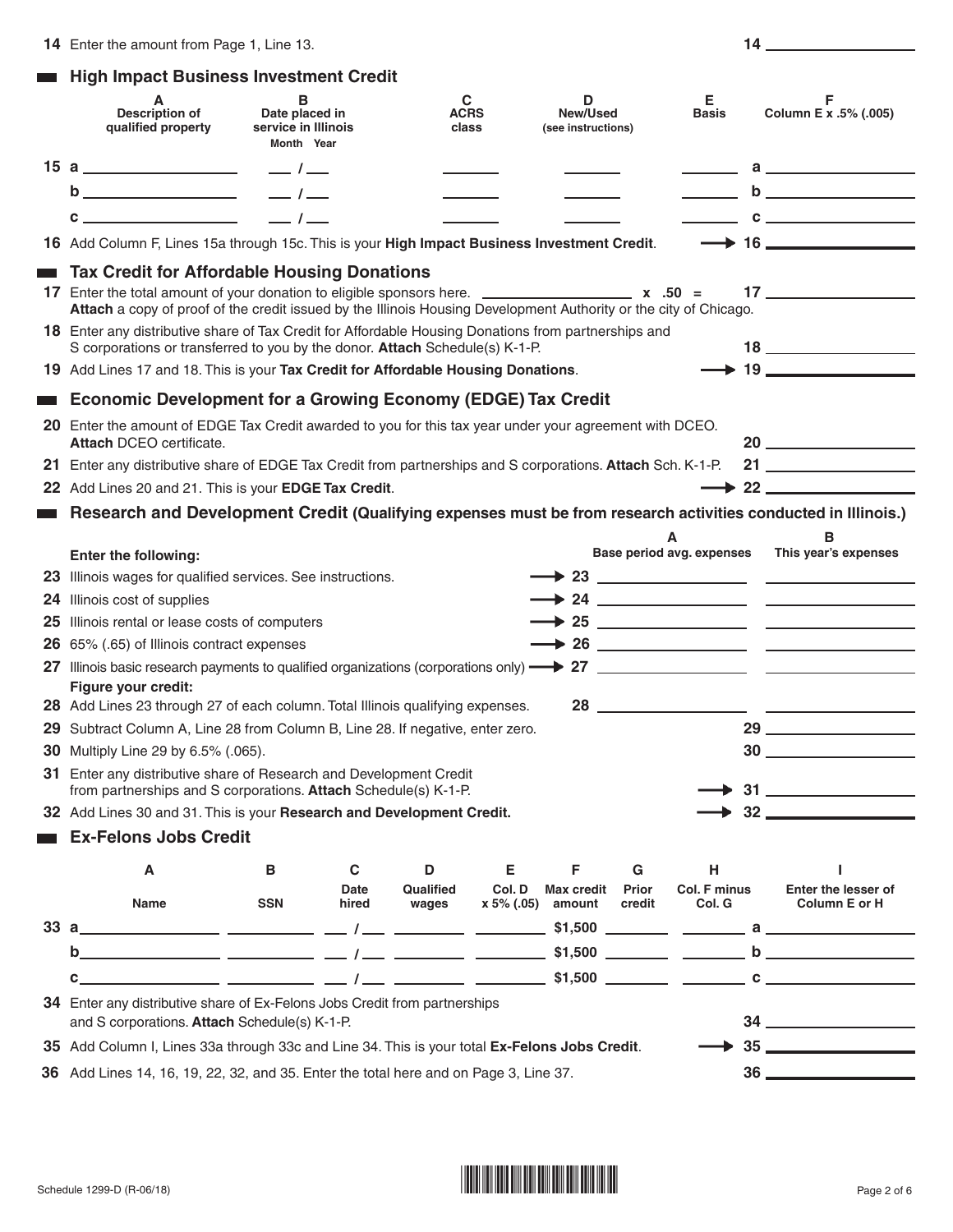#### **Student-Assistance Contribution Credit**   $\mathcal{L}_{\mathcal{A}}$

|           | A<br>Name                                                                                                                                                                                                 | в<br><b>SSN</b>                 | C<br>Qualified<br>contribution amount | D<br><b>Column C</b><br>x 25% (.25) | Е<br><b>Max credit</b><br>amount | F<br><b>Enter the lesser</b><br>of Column D or E                                                                                                                                                                                                                                                 |
|-----------|-----------------------------------------------------------------------------------------------------------------------------------------------------------------------------------------------------------|---------------------------------|---------------------------------------|-------------------------------------|----------------------------------|--------------------------------------------------------------------------------------------------------------------------------------------------------------------------------------------------------------------------------------------------------------------------------------------------|
| 38        | a______________________                                                                                                                                                                                   |                                 |                                       |                                     | \$500                            | a <u>________________</u>                                                                                                                                                                                                                                                                        |
|           |                                                                                                                                                                                                           | <u> The Common State Common</u> |                                       |                                     | \$500                            |                                                                                                                                                                                                                                                                                                  |
|           | C.                                                                                                                                                                                                        | <u> Albanya (Albanya)</u>       |                                       |                                     | \$500                            | $\mathbf{C}$ and $\mathbf{C}$ and $\mathbf{C}$ and $\mathbf{C}$ and $\mathbf{C}$ and $\mathbf{C}$ and $\mathbf{C}$ and $\mathbf{C}$ and $\mathbf{C}$ and $\mathbf{C}$ and $\mathbf{C}$ and $\mathbf{C}$ and $\mathbf{C}$ and $\mathbf{C}$ and $\mathbf{C}$ and $\mathbf{C}$ and $\mathbf{C}$ and |
|           | 39 Enter any distributive share of Student-Assistance Contribution Credit from partnerships<br>and S corporations. Attach Schedule(s) K-1-P.                                                              |                                 |                                       |                                     |                                  | $39 \underline{\hspace{1cm}}$                                                                                                                                                                                                                                                                    |
|           | 40 Add Column F, Lines 38a through 38c and Line 39.<br>Enter your Student-Assistance Contribution Credit here and on Schedule M, Step 2, Line 7.                                                          |                                 |                                       |                                     |                                  |                                                                                                                                                                                                                                                                                                  |
| $\sim 10$ | <b>Angel Investment Credit</b>                                                                                                                                                                            |                                 |                                       |                                     |                                  |                                                                                                                                                                                                                                                                                                  |
|           | 41 Enter the amount of available credit from the Tax Credit Certificate you received<br>from DCEO. Attach DCEO certificate.                                                                               |                                 |                                       |                                     |                                  | 41 — Маркет Байдан (1986)                                                                                                                                                                                                                                                                        |
|           | 42 Enter any distributive share of Angel Investment Credit from partnerships and S corporations.                                                                                                          |                                 |                                       |                                     |                                  |                                                                                                                                                                                                                                                                                                  |
|           | Attach Schedule(s) K-1-P.<br>43 Add Lines 41 and 42. This is your Angel Investment Credit.                                                                                                                |                                 |                                       |                                     |                                  |                                                                                                                                                                                                                                                                                                  |
|           | <b>New Markets Credit</b>                                                                                                                                                                                 |                                 |                                       |                                     |                                  |                                                                                                                                                                                                                                                                                                  |
|           | 44 Enter the amount of available credit from the Tax Credit Certificate you received<br>from DCEO. Attach DCEO certificate.                                                                               |                                 |                                       |                                     |                                  |                                                                                                                                                                                                                                                                                                  |
|           | 45 Enter any distributive share of New Markets Credit from partnerships and<br>S corporations. Attach Schedule(s) K-1-P.                                                                                  |                                 |                                       |                                     |                                  |                                                                                                                                                                                                                                                                                                  |
|           | 46 Add Lines 44 and 45. This is your New Markets Credit.                                                                                                                                                  |                                 |                                       |                                     |                                  |                                                                                                                                                                                                                                                                                                  |
|           | <b>River Edge Historic Preservation Credit</b>                                                                                                                                                            |                                 |                                       |                                     |                                  |                                                                                                                                                                                                                                                                                                  |
|           | 47 Enter the amount of available credit from the Tax Credit Certificate you received<br>from DCEO. Attach DCEO certificate.                                                                               |                                 |                                       |                                     |                                  |                                                                                                                                                                                                                                                                                                  |
|           | 48 Enter any distributive share of River Edge Historic Preservation Credit from partnerships<br>and S corporations. Attach Schedule(s) K-1-P.                                                             |                                 |                                       |                                     |                                  |                                                                                                                                                                                                                                                                                                  |
|           | 49 Add Lines 47 and 48. This is your River Edge Historic Preservation Credit.                                                                                                                             |                                 |                                       |                                     |                                  |                                                                                                                                                                                                                                                                                                  |
| $\sim 10$ | <b>Live Theater Production Tax Credit</b><br>50 Enter the amount of available credit from the Tax Credit Certificate you received from DCEO<br>or the amount transferred to you. Attach DCEO certificate. |                                 |                                       |                                     |                                  | 50                                                                                                                                                                                                                                                                                               |
|           | 51 Enter any distributive share of Live Theater Production Tax Credit from partnerships<br>and S corporations. Attach Schedule(s) K-1-P.                                                                  |                                 |                                       |                                     |                                  |                                                                                                                                                                                                                                                                                                  |
|           | 52 Add Lines 50 and 51. This is your Live Theater Production Tax Credit.                                                                                                                                  |                                 |                                       |                                     |                                  |                                                                                                                                                                                                                                                                                                  |
|           | 53 Add Lines 37, 40, 43, 46, 49, and 52.<br>Enter the total here and on Page 4, Line 54.                                                                                                                  |                                 |                                       |                                     |                                  | 53                                                                                                                                                                                                                                                                                               |
|           |                                                                                                                                                                                                           |                                 |                                       |                                     |                                  |                                                                                                                                                                                                                                                                                                  |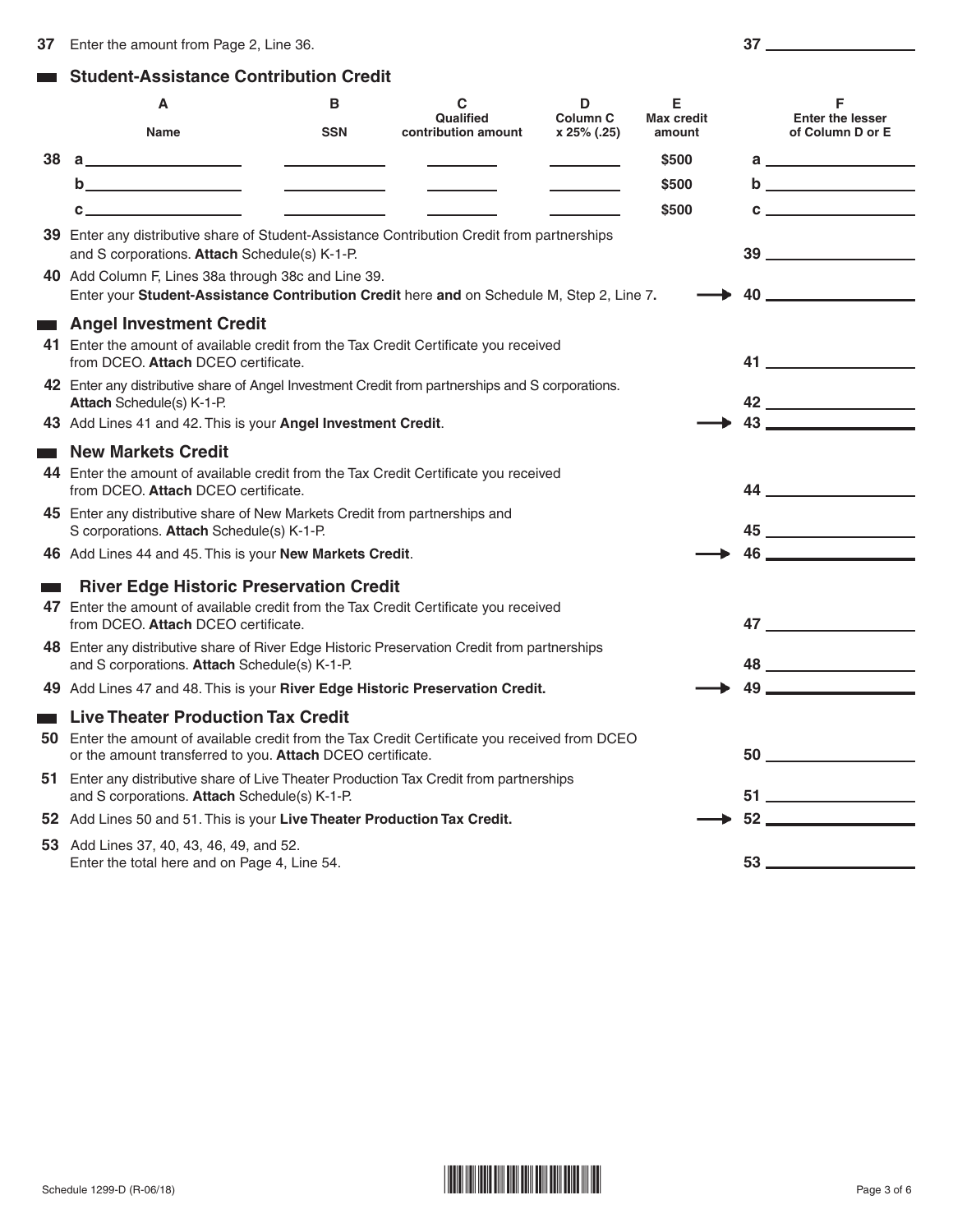|    | 54 Enter the amount from Page 3, Line 53.                                                                                                                                                                                                                   | 54 |  |
|----|-------------------------------------------------------------------------------------------------------------------------------------------------------------------------------------------------------------------------------------------------------------|----|--|
|    | <b>Hospital Credit</b>                                                                                                                                                                                                                                      |    |  |
|    | 55 Enter the amount of real property taxes paid during the tax year on Illinois real property used for<br>hospital purposes during the prior tax year.                                                                                                      | 55 |  |
|    | 56 Enter the cost of free or discounted services provided at Illinois locations during the tax year pursuant<br>to the hospital's charitable financial assistance policy, measured at cost.                                                                 | 56 |  |
|    | 57 Enter the lesser of Line 55 or Line 56. This is your Hospital Credit before transfers.                                                                                                                                                                   | 57 |  |
|    | 58 Enter any amount of the credit on Line 57 you have transferred or intend to transfer. Attach a written notice<br>of the transfer. See instructions.                                                                                                      | 58 |  |
|    | 59 Subtract Line 58 from Line 57. This amount cannot be less than zero.                                                                                                                                                                                     | 59 |  |
| 60 | Enter any distributive share of Hospital Credit from partnerships and S corporations or any amount<br>transferred to you. Attach Schedule(s) K-1-P or a copy of the notice of transfer the seller or donor issued<br>to the Illinois Department of Revenue. | 60 |  |
|    | 61 Add Lines 59 and 60. This is your <b>Hospital Credit.</b>                                                                                                                                                                                                | 61 |  |

### **EXECUTE:** Other Credits which may be carried forward for five years

- **ENote >>** See instructions before completing. Identify below Illinois Income Tax credits which are allowed by the Illinois Income Tax Act (IITA), which may be claimed on the 2017 Schedule 1299-D, and which may be carried forward five years, but for which no specific line has been provided on this 2017 Schedule 1299-D. Attach any documentation as required by the IITA, the Illinois Income Tax Regulations, or the Schedule 1299-D instructions. **Do not** report on these lines Illinois Income Tax credits
	- which may be carried forward for a period of other than 5 years,
	- • which have expired and may not be claimed on this 2017 Schedule 1299-D, or
	- for which a specific line has been provided elsewhere on this 2017 Schedule 1299-D.

Failure to follow these instructions may result in further correspondence from the Department, the disallowance of the credit, or a delay in the processing of your return. You also may be required to submit further information to support the credit claimed.



#### **Total five-year credits**

**65** Add Lines 54, 61, and 64. Enter this amount on Step 2, Line 22. **65**

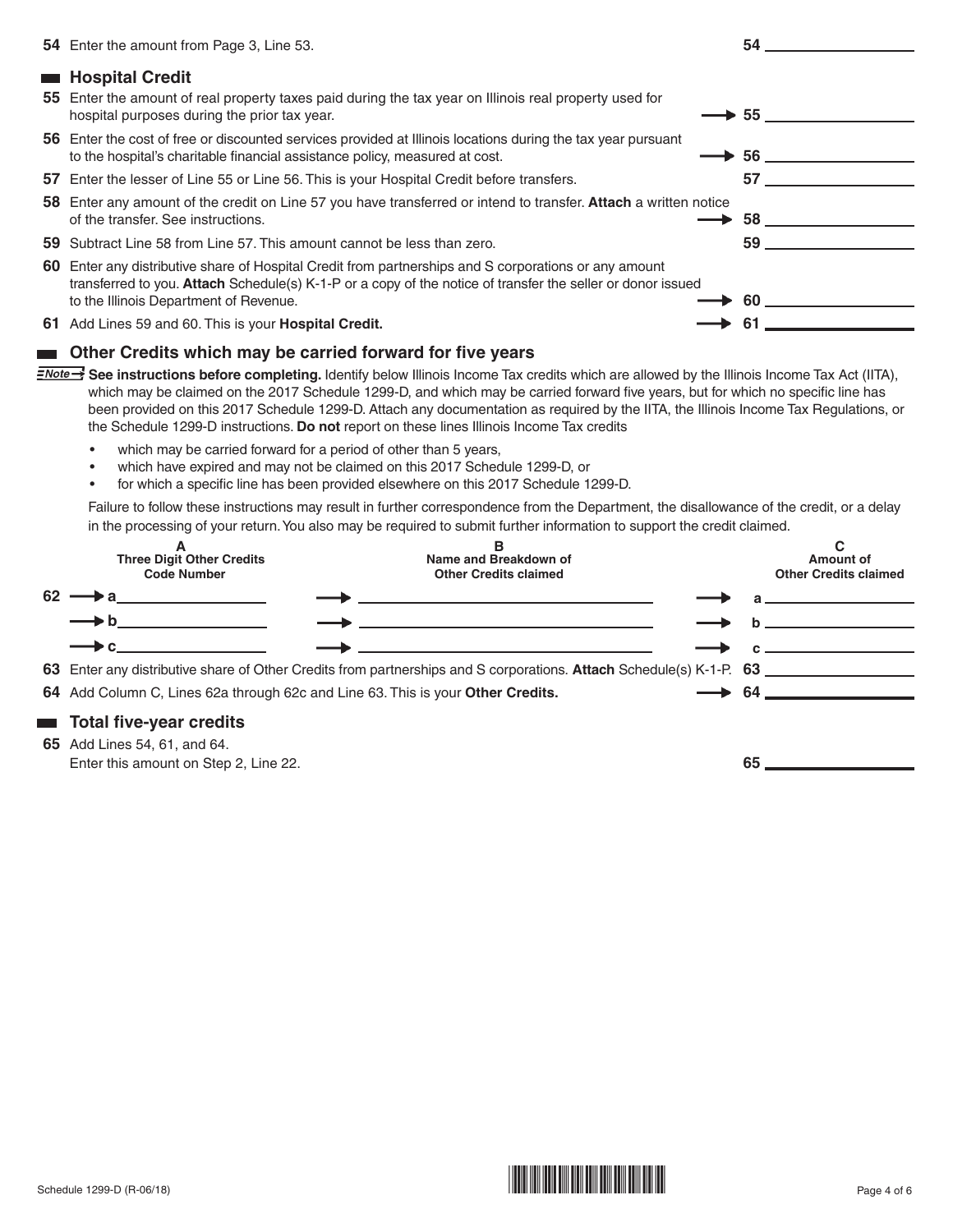# **Step 2: Figure your credit (See instructions before completing this Step.)**

**All line references in this step refer to Step 2 of this Schedule 1299-D, unless otherwise noted.** 

| 1   | Enter your total tax (see instructions).                                                                                                |                  |                                                                                                                               |                                      |
|-----|-----------------------------------------------------------------------------------------------------------------------------------------|------------------|-------------------------------------------------------------------------------------------------------------------------------|--------------------------------------|
|     | 2 Enter the amount of foreign tax credit from Form IL-1041, Schedule CR, Line 59 (Form IL-1041 filers only).                            |                  |                                                                                                                               |                                      |
| 3   | Subtract Line 2 from Line 1. If the amount is zero or negative, enter zero.                                                             |                  |                                                                                                                               |                                      |
| 4   | Enter the amount from 2016 Schedule 1299-D, Step 3, Line 1.                                                                             |                  |                                                                                                                               | $4 \overline{\phantom{a}}$           |
| 5   | Subtract Line 4 from Line 3. This amount may be negative.                                                                               |                  |                                                                                                                               | $\begin{tabular}{c} 5 \end{tabular}$ |
| 6   | Enter the amount from 2016 Schedule 1299-D, Step 3, Line 2.                                                                             |                  |                                                                                                                               | $6 \underline{\hspace{1cm}}$         |
| 7   | If Line 5 is negative, enter the amount from Line 6 as a negative number. Otherwise, subtract Line 6 from Line 5.                       |                  |                                                                                                                               | $7 \underline{\hspace{1cm}}$         |
| 8   | Enter the amount from 2016 Schedule 1299-D, Step 3, Line 3.                                                                             |                  |                                                                                                                               | $8 \underline{\hspace{1cm}}$         |
| 9   | If Line 7 is negative, enter the amount from Line 8 as a negative number. Otherwise, subtract Line 8 from Line 7.                       |                  |                                                                                                                               | $9 \overline{\phantom{a}}$           |
| 10  | Enter the amount from 2016 Schedule 1299-D, Step 3, Line 4.                                                                             |                  |                                                                                                                               |                                      |
| 11. | If Line 9 is negative, enter the amount from Line 10 as a negative number. Otherwise, subtract Line 10 from Line 9.                     |                  |                                                                                                                               | $11$ <u>_____________</u>            |
|     | 12 Enter the amount from Step 1, Section A, Line 3, of this Schedule 1299-D.                                                            |                  |                                                                                                                               | $\begin{array}{c} \n 12 \end{array}$ |
| 13. | If Line 11 is negative, enter the amount from Line 12 as a negative number. Otherwise, subtract Line 12 from Line 11. 13                |                  |                                                                                                                               |                                      |
| 14  | Enter the amount from 2016 Schedule 1299-D, Step 3, Line 5.                                                                             |                  |                                                                                                                               |                                      |
| 15  | If Line 13 is negative, enter the amount from Line 14 as a negative number. Otherwise, subtract Line 14 from Line 13. 15                |                  |                                                                                                                               |                                      |
|     | 16 Enter the amount from 2016 Schedule 1299-D, Step 3, Line 6.                                                                          |                  |                                                                                                                               |                                      |
| 17  |                                                                                                                                         |                  |                                                                                                                               |                                      |
|     | <b>18</b> Enter the amount from 2016 Schedule 1299-D, Step 3, Line 7.                                                                   |                  |                                                                                                                               |                                      |
| 19  | If Line 17 is negative, enter the amount from Line 18 as a negative number. Otherwise, subtract Line 18 from Line 17. 19 ______________ |                  |                                                                                                                               |                                      |
| 20  | Enter the amount from 2016 Schedule 1299-D, Step 3, Line 8.                                                                             |                  |                                                                                                                               | $\rightarrow$ 20                     |
| 21  |                                                                                                                                         |                  |                                                                                                                               |                                      |
| 22  | Enter the amount from Step 1, Section B, Line 65, of this Schedule 1299-D.                                                              |                  |                                                                                                                               |                                      |
| 23  | If Line 21 is negative, enter the amount from Line 22 as a negative number. Otherwise, subtract Line 22 from Line 21. 23                |                  |                                                                                                                               |                                      |
| 24  | Enter the amount from 2016 Schedule 1299-D, Step 3, Line 9.                                                                             |                  |                                                                                                                               |                                      |
| 25  | If Line 23 is negative, enter the amount from Line 24 as a negative number. Otherwise, subtract Line 24 from Line 23. 25                |                  |                                                                                                                               |                                      |
| 26  | Enter the amount from 2016 Schedule 1299-D, Step 3, Line 10.                                                                            |                  |                                                                                                                               |                                      |
| 27  | If Line 25 is negative, enter the amount from Line 26 as a negative number. Otherwise, subtract Line 26 from Line 25. 27 ______________ |                  |                                                                                                                               |                                      |
| 28  | Enter the amount from 2016 Schedule 1299-D, Step 3, Line 11.                                                                            |                  |                                                                                                                               |                                      |
| 29  | If Line 27 is negative, enter the amount from Line 28 as a negative number. Otherwise, subtract Line 28 from Line 27. 29                |                  |                                                                                                                               |                                      |
|     | 30 Enter the amount from 2016 Schedule 1299-D, Step 3, Line 12.                                                                         | $\rightarrow$ 30 |                                                                                                                               |                                      |
|     |                                                                                                                                         |                  |                                                                                                                               |                                      |
|     | 32 Figure the amount of credit to use this year.                                                                                        |                  |                                                                                                                               |                                      |
|     | $\frac{1}{2}$ of the lesser number is negative, enter zero.                                                                             |                  |                                                                                                                               |                                      |
|     | a Enter the lesser of Step 2, Line 3 or Line 4.<br>$a \sim a$<br><b>b</b> Enter the lesser of Step 2, Line 5 or Line 6.                 |                  |                                                                                                                               |                                      |
|     | Enter the lesser of Step 2, Line 7 or Line 8.<br>$c \overline{\phantom{a}}$<br>c.                                                       |                  |                                                                                                                               |                                      |
|     | Enter the lesser of Step 2, Line 9 or Line 10.<br>a                                                                                     |                  |                                                                                                                               |                                      |
|     | Enter the lesser of Step 2, Line 11 or Line 12.<br>е<br>е                                                                               |                  | <u> The Common State Common</u>                                                                                               |                                      |
|     | Enter the lesser of Step 2, Line 13 or Line 14.<br>t                                                                                    |                  | <u> 1990 - John Barn Barn, amerikan ber</u>                                                                                   |                                      |
|     | Enter the lesser of Step 2, Line 15 or Line 16.<br>$g \overline{\phantom{a}}$<br>g                                                      |                  |                                                                                                                               |                                      |
|     | h Enter the lesser of Step 2, Line 17 or Line 18.<br>Enter the lesser of Step 2, Line 19 or Line 20.                                    |                  |                                                                                                                               |                                      |
|     | Enter the lesser of Step 2, Line 21 or Line 22.                                                                                         |                  | <u> 1989 - Johann Stoff, Amerikaansk politiker</u><br><u> 1989 - Johann Barn, mars ar breist besteht fan de Fryske kommer</u> |                                      |
|     | <b>k</b> Enter the lesser of Step 2, Line 23 or Line 24.                                                                                |                  |                                                                                                                               |                                      |
|     | Enter the lesser of Step 2, Line 25 or Line 26.                                                                                         |                  | <u> 1990 - John Barn Barn, mars and de la partie de la partie de la partie de la partie de la partie de la partie</u>         |                                      |
|     | m Enter the lesser of Step 2, Line 27 or Line 28.<br>$m$ _______________                                                                |                  |                                                                                                                               |                                      |
|     | n Enter the lesser of Step 2, Line 29 or Line 30.                                                                                       |                  |                                                                                                                               |                                      |

 **Add Lines 32a through 32n**. Enter the result here and on your Form IL-1120, Line 48, IL-1041, Line 46, or IL-990-T, Line 22. **33**